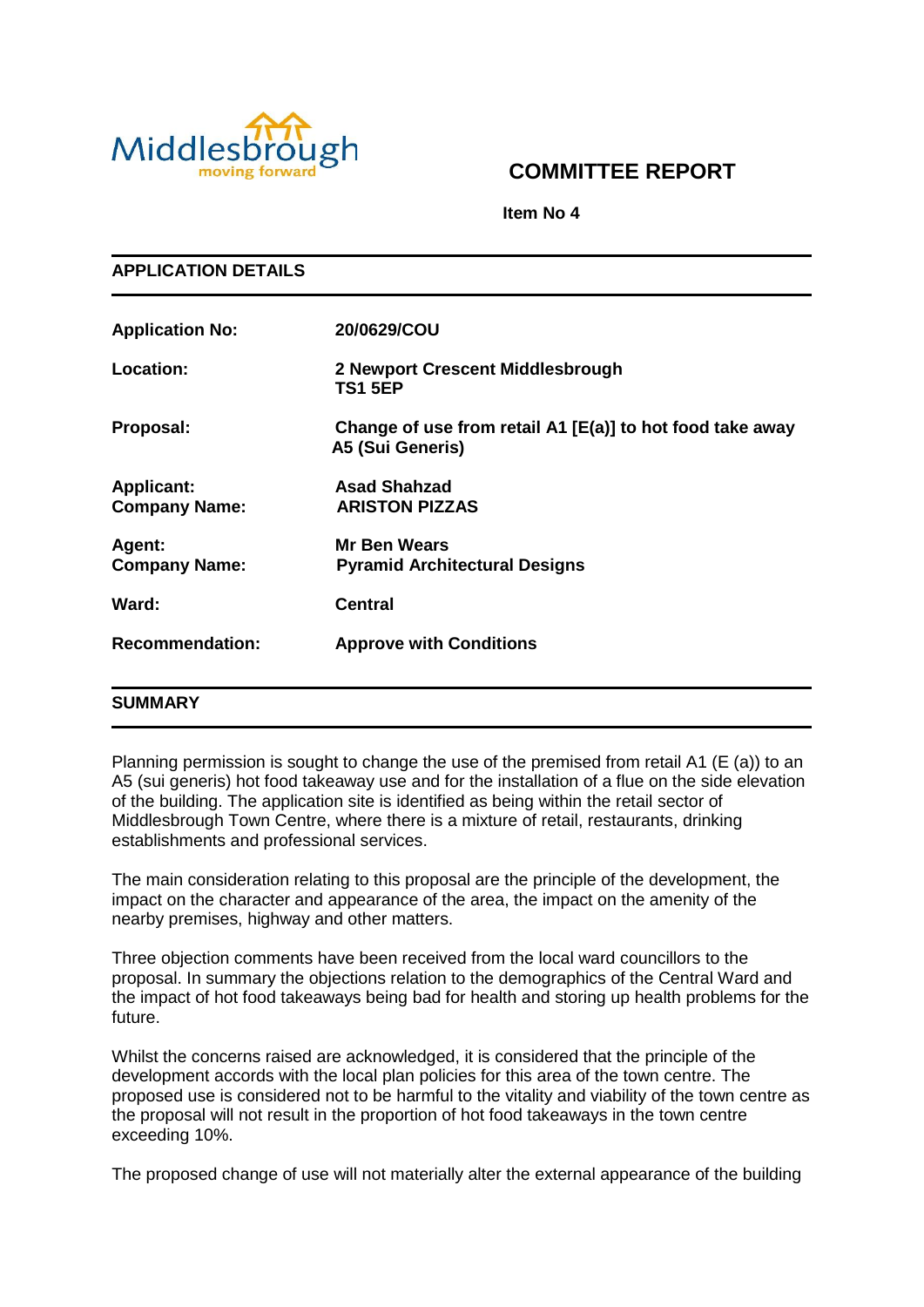will only a flue being installed on the side elevation and is therefore considered not to have a detrimental impact on the character of the area or the amenity of the nearby residents. The proposed change of use is in accordance with both local and national planning policies and the officer recommendation is to approve subject to conditions.

# **SITE AND SURROUNDINGS AND PROPOSED WORKS**

The application site is 2 Newport Crescent an end of terraced commercial two-storey building located within the town centre. The site is located within the defined retail sector of the town centre as identified within the local plan. The building is currently vacant with the ground floor being a retail use and the upper floor as storage.

The property is located at the southern end of a row of three commercial terraced properties which comprise of a fitness and sports unit and a menswear unit. The rear access to these units being located to the rear of the application site.

To the south of the building is an access pathway between Newport Crescent and Gilkes Street providing access to the rear of the commercial units. Across the access pathway to the south are the rear elevations of 12 and 14 Gilkes Street which are commercial unit being Greggs and Vape shop.

To the front of the building is the pedestrian area of Newport Crescent which provides access from Newport Road through to Captain Cook Square with commercial units opposite at 1 Captain Cooks Square, Poundland and 16-17 Newport Crescent, Waterstones.

The proposal is for the change of use of the ground floor into a hot food takeaway with the upper floor being utilised for storage with the only external alteration proposed being a flue on the side elevation of the building. The opening hours for the unit will be between 10am to 6pm Monday to Saturday with no Sunday or Bank Holiday opening.

# **PLANNING HISTORY**

Previous planning permission for the property include :-

M/FP/2446/01/P – New shop front and two-storey extension at rear, approved with conditions, 5th February 2002

M/FP/1310/01/P – single storey extension at rear to existing shop and use for class A3 purposed, approved with conditions, 18th September 2001

M/ADV/0840/08/P - 1No internally illuminated fascia sign and 1 No non-illuminated banner sign, approved with conditions,16th June 2008

# **PLANNING POLICY**

In accordance with Section 38(6) of the Planning and Compulsory Purchase Act 2004, Local Planning Authorities must determine applications for planning permission in accordance with the Development Plan for the area, unless material considerations indicate otherwise. Section 143 of the Localism Act requires the Local Planning Authority to take local finance considerations into account. Section 70(2) of the Town and Country Planning Act 1990 (as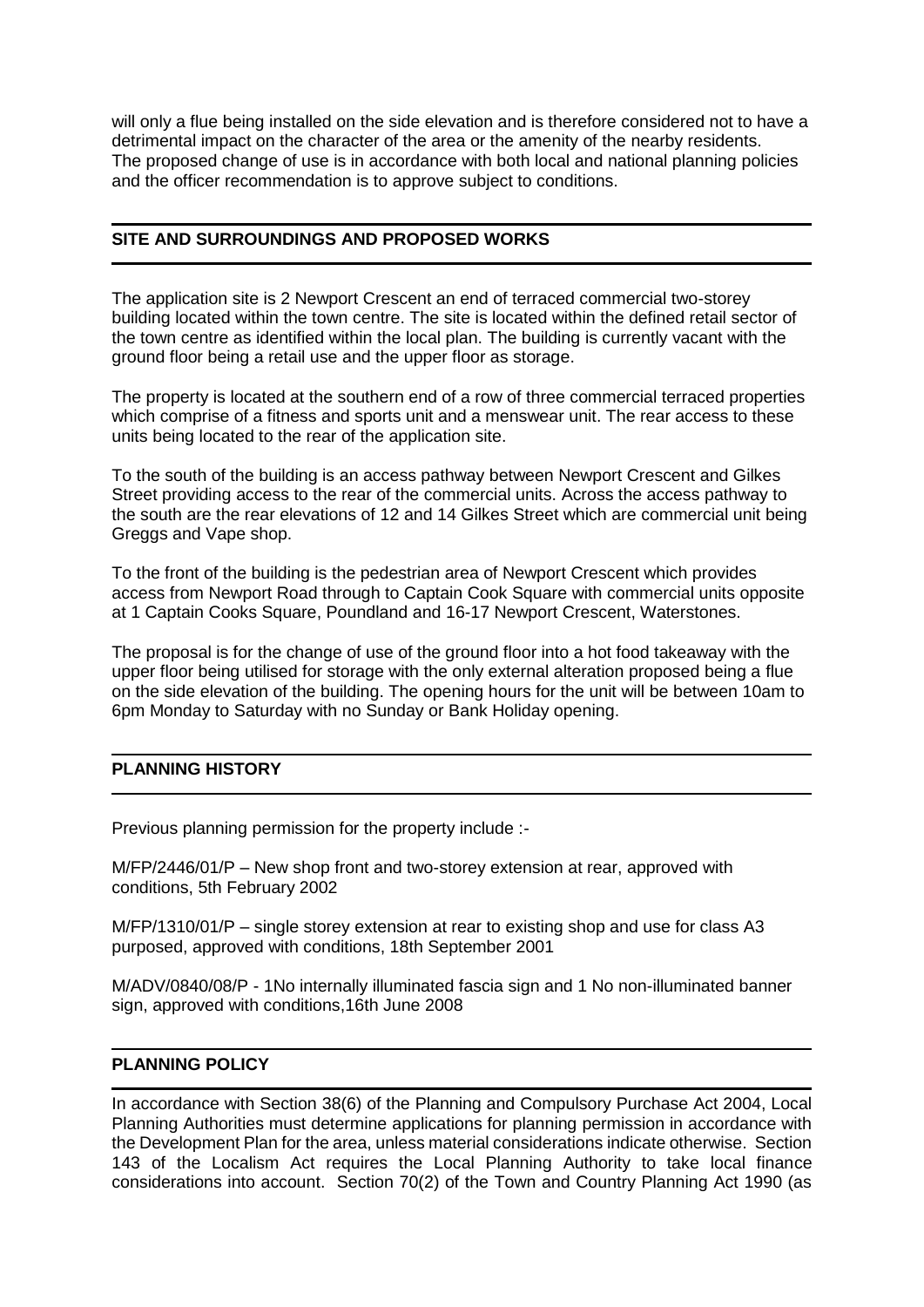amended) requires Local Planning Authorities, in dealing with an application for planning permission, to have regard to:

- The provisions of the Development Plan, so far as material to the application
- Any local finance considerations, so far as material to the application, and
- Any other material considerations.

#### Middlesbrough Local Plan

The following documents comprise the *Middlesbrough Local Plan*, which is the Development Plan for Middlesbrough:

- Housing Local Plan (2014)
- Core Strategy DPD (2008, policies which have not been superseded/deleted only)
- Regeneration DPD (2009, policies which have not been superseded/deleted only)
- Tees Valley Joint Minerals and Waste Core Strategy DPD (2011)
- Tees Valley Joint Minerals and Waste Policies & Sites DPD (2011)
- Middlesbrough Local Plan (1999, Saved Policies only) and
- Marton West Neighbourhood Plan (2016, applicable in Marton West Ward only).

#### National Planning Policy Framework

National planning guidance, which is a material planning consideration, is largely detailed within the *National Planning Policy Framework* (NPPF). At the heart of the NPPF is a presumption in favour of sustainable development (paragraph 11). The NPPF defines the role of planning in achieving economically, socially and environmentally sustainable development although recognises that they are not criteria against which every application can or should be judged and highlights the need for local circumstances to be taken into account to reflect the character, needs and opportunities of each area.

For decision making, the NPPF advises that local planning authorities should approach decisions on proposed development in a positive and creative way, working pro-actively with applicants to secure developments that will improve the economic, social and environmental conditions of the area and that at every level should seek to approve applications for sustainable development (paragraph 38). The NPPF gives further overarching guidance in relation to:

- The delivery of housing,
- Supporting economic growth,
- Ensuring the vitality of town centres,
- Promoting healthy and safe communities,
- Promoting sustainable transport,
- Supporting the expansion of electronic communications networks,
- Making effective use of land,
- Achieving well designed buildings and places,
- Protecting the essential characteristics of Green Belt land
- Dealing with climate change and flooding, and supporting the transition to a low carbon future,
- Conserving and enhancing the natural and historic environment, and
- Facilitating the sustainable use of minerals.

The planning policies and key areas of guidance that are relevant to the consideration of the application are:

- DC1 General Development
- CS4 Sustainable Development
- CS5 Design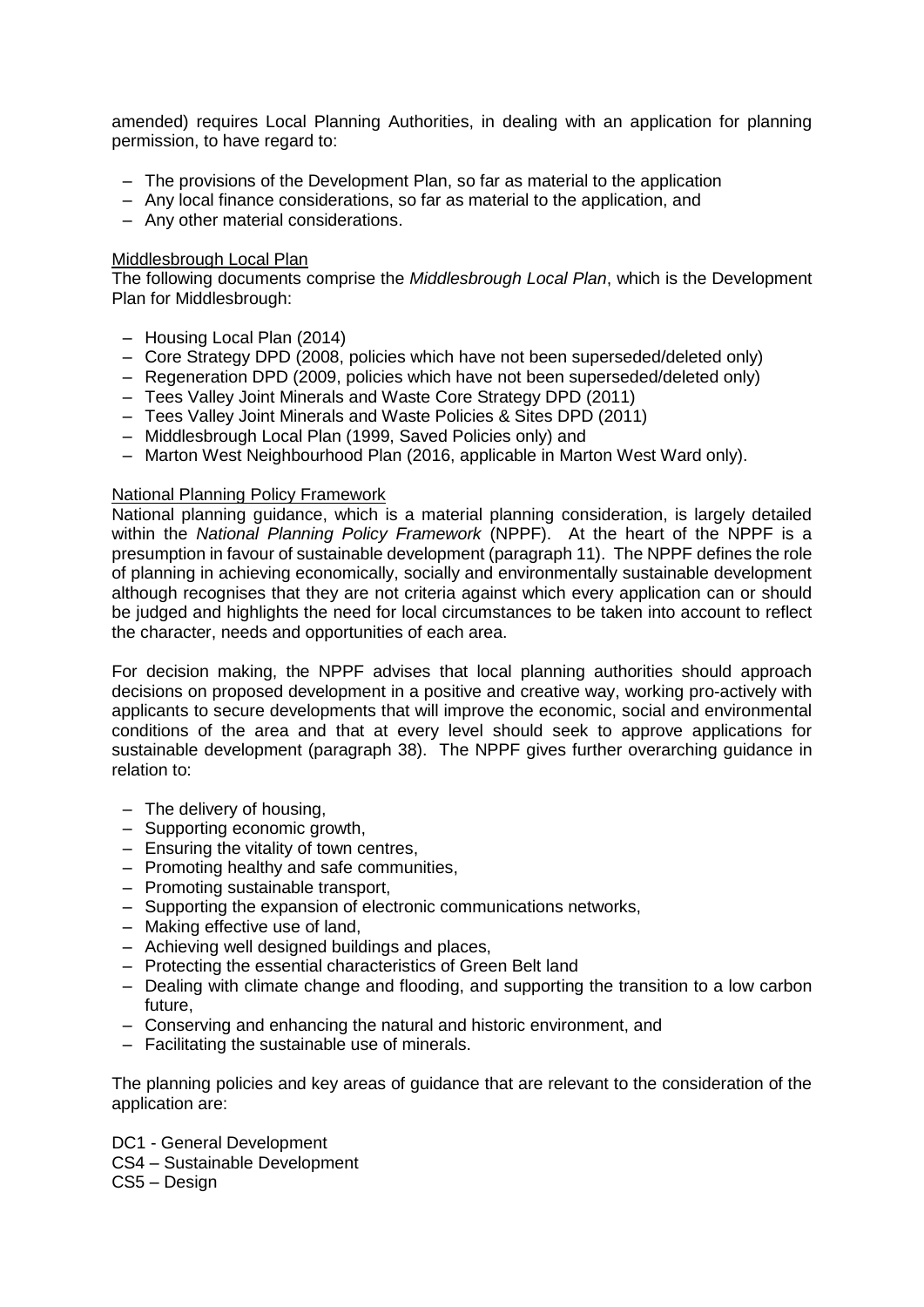CS13- A strategy for the Town, District, Local and Neighbourhood centres. REG20 - Principal Use Sectors Interim Hot Food takeaway Policy UDSPD - Urban Design SPD

The detailed policy context and guidance for each policy is viewable within the relevant Local Plan documents, which can be accessed at the following web address. <https://www.middlesbrough.gov.uk/planning-and-housing/planning/planning-policy>

# **CONSULTATION AND PUBLICITY RESPONSES**

There have been no comments received following the neighbour consultation with three objection comments having been received from the Councillor Linda Lewis, Councillor Matthew Storey and Councillor Zafar Uddin.

Objection comments can be summarised as follows:-

- Central Ward demographic include poor health through alcohol misuse, drug abuse and poor diet and the latter applies to this objection.
- Residents are dying prematurely with many residents unable to cook and living on sandwiches, pastries and takeaways as they inevitably live alone which is bad for their health and is storing up future health problems.

The following comments have been received from the statutory consultees:-

## **Middlesbrough Council Strategic Policy (in summary)**

Considered a main town centre use, a hot food takeaway should be located within our centres. According to the most recent monitoring data (March 2019), the town centre has 4% HFTA. It has not been possible to update this information in March 2020 using the established methods due to COVID-19 lockdown restrictions; however, a desktop analysis in August 2020 suggests that a maximum of 5.2% of units could be HFTA (based on planning approvals in the meantime). As such, this application would not result in the proportion exceeding 10%, and is therefore appropriate in this location.

#### **Middlesbrough Council Environmental Protection (in summary)**

No objections subject to a condition regarding an odour and particle impact assessment to be submitted for approval.

# **Middlesbrough Council Highway Engineers**

No objections

#### **Middlesbrough Council Waste Officer (in summary)**

The applicant would be responsible for ensuring the waste receptacles are collected. I would have concerns if there was a domestic element however with it being commercial I have no concerns.

#### **Public Responses**

Number of original neighbour consultations 13 Total numbers of comments received 3 Total number of objections 3 Total number of support 0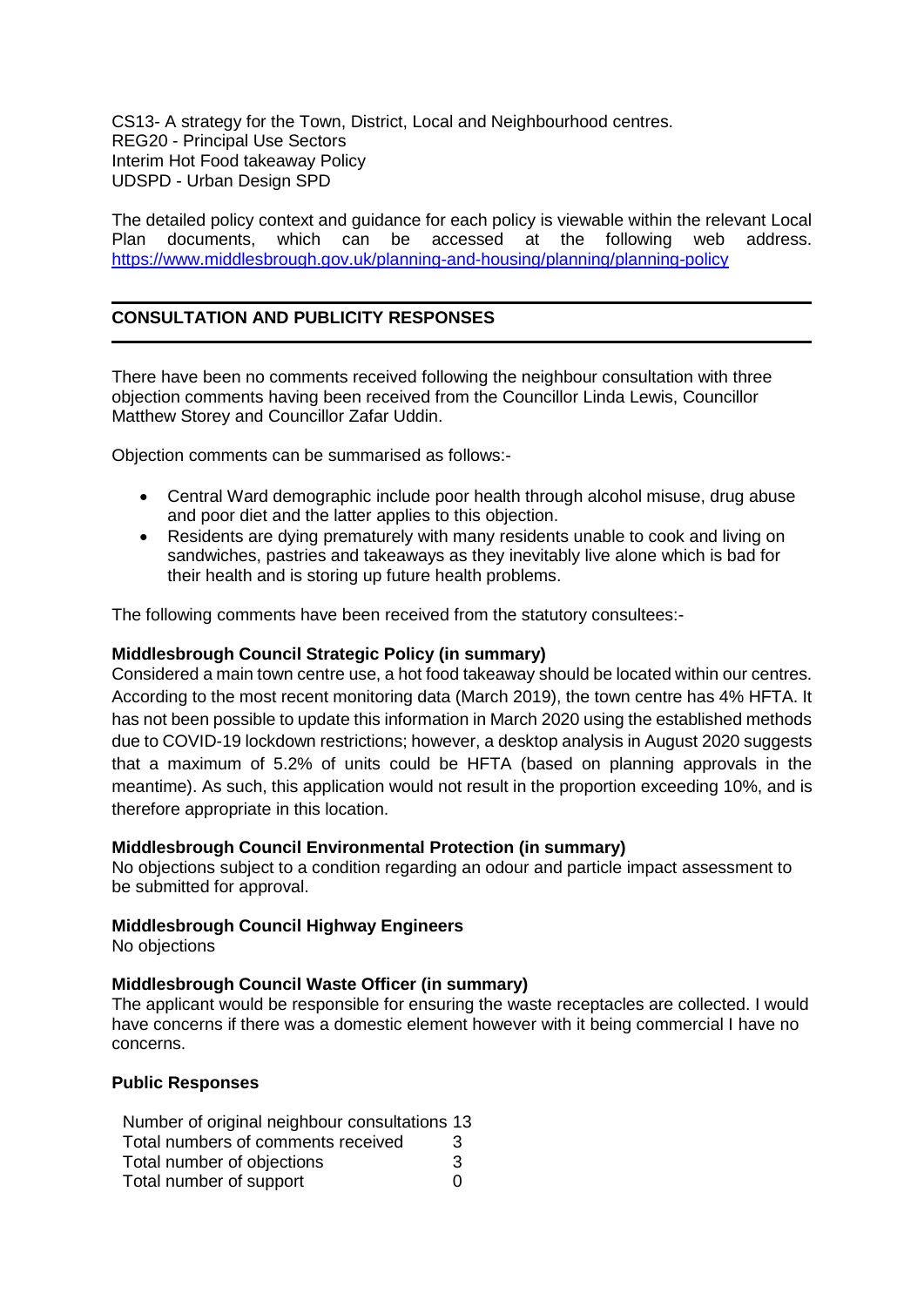## **PLANNING CONSIDERATION AND ASSESSMENT**

1. The main considerations with this change of use application are the principles of the development, the impacts on the character and appearance of the street scene, the impacts on the amenity of the occupiers of the neighbouring premises and highway safety.

## **Policy**

- 2. The National Planning Policy Framework (NPPF) was most recently revised and published by the Government in February 2019, and is a material consideration. The NPPF states that, where a planning application conflicts with an up-to-date development plan, permission should not usually be granted (para. 12). In determining planning applications, due weight should be given to local planning policies in accordance with their consistency with the revised Framework, with greater weight given to those policies which are closer to those in the Framework (para 213). As a starting point, the proposal should be assessed against policies set out in the Development Plan. Under national planning policy hot food takeaways are classified as a main town centre use that should be located within the hierarchy of centres.
- 3. Policies DC1 and CS5 requires all development to provide a high quality of design in terms of layout and to contribute to the character of an area, whilst considering the impact on amenities of the occupiers of nearby premises.
- 4. The site is located within the Retail Sector of the town centre and policies CS13 and REG20 apply. These policies aim to encourage retail, commercial, leisure and cultural development within the town centre of an appropriate style and scale commensurate with its current scale and function. Policy REG 20 identifies the Retail Sector as primarily a retail area for (A1- shops , A2-financial and professional services and A3- restaurant and cafe uses) as of September 2020 these uses all fall within the new planning use class  $E$  – commercial, business and service use. With planning permission for A (hot food takeaways) being considered suitable where they are complimentary and will not harm the principle function of the sector.
- 5. The Interim Council's Hot Food Takeaway Policy was approved by the council in March 2020. The Interim Policy is not an adopted policy within the suite of documents which support the current local plan with work ongoing on the new local plan. As such the Interim policy can only be given limited weight but is nevertheless relevant.
- 6. The Interim Hot Food Takeaway Policy recognises that hot food takeaways tend to provide closed frontages during the day due to the use forming part of the night-time economy and as such the hot food takeaways can have a negative impact on the primary function, vitality and viability of designated centres. The Interim Policy aims to manage the location of hot food takeaways in certain locations by setting out that hot food takeaways will be permitted where;
	- the total proportion of the A5 uses within the centre would not exceed 10%,
	- the use would result in no more than 2 adiacent hot food takeaways or:
	- be within a primary shopping frontage area; and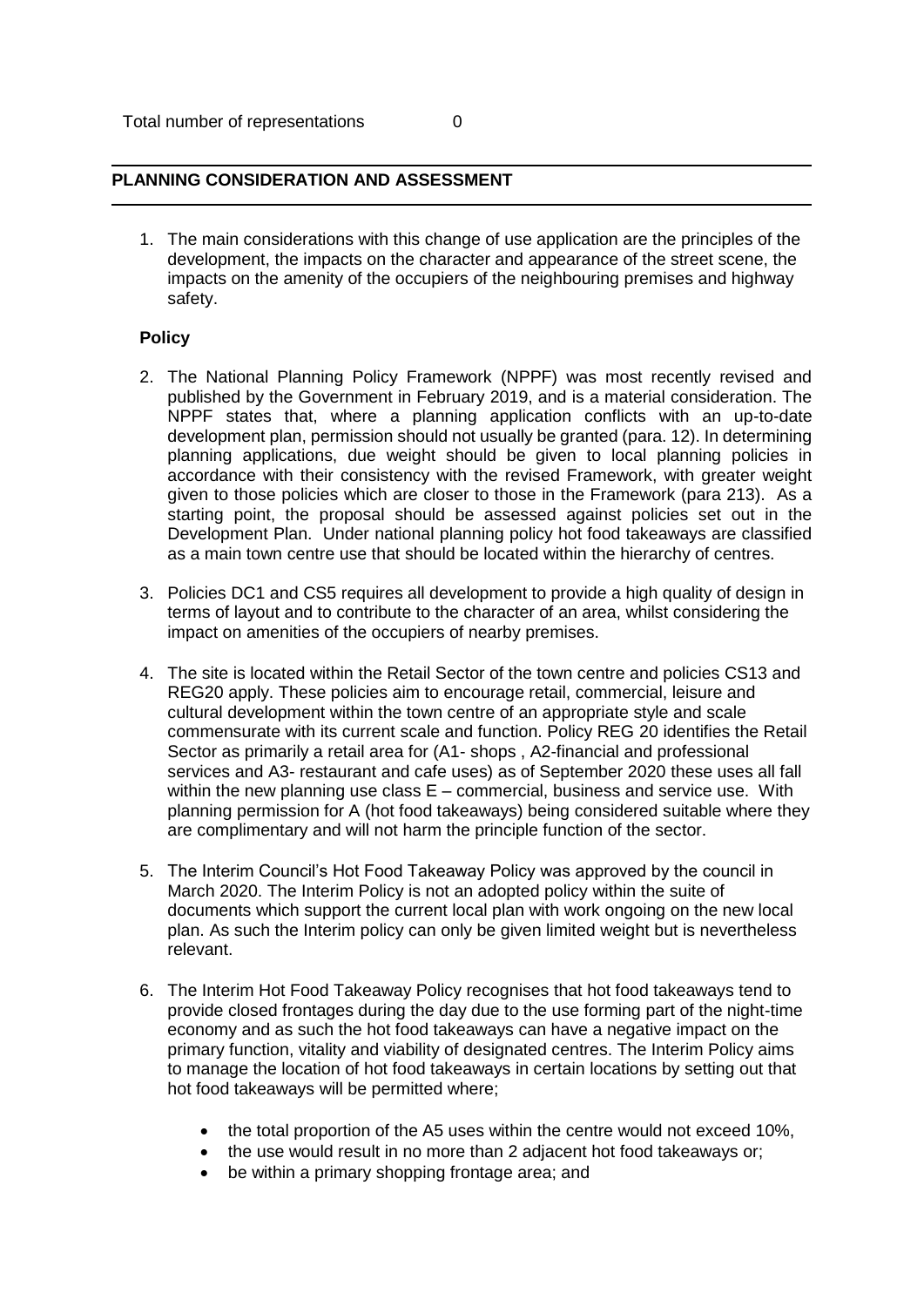• the use should not be located within 400m walking distance of a secondary school.

# **Principle**

- 7. The application site is located within the Retail Sector of the town centre where policy CS13 encourages retail, commercial, leisure and cultural development within the town centre of an appropriate style and scale commensurate with its current scale and function. National Planning Policy classes A5 – hot food takeaway uses as main town centre uses which should be located within our town centres.
- 8. The Interim Hot Food Takeaway Policy determines that proposals will be permitted for hot food takeaways where the A5 use will not ;
	- exceed 10% of the total number of A5 units within the centre,
	- result in more than 2 adjacent hot food takeaways or
	- be within a primary shopping frontage area; and
	- should not be located within 400m walking distance of a secondary school.
- 9. The most recent monitoring data (March 2019) had the town centre as having 4% Hot Food Takeaways. It has not been possible to update this information in March 2020 using the established methods due to the Covid 19 lockdown restrictions however a desktop study completed in August 2020 suggested that a maximum of 5.2 % of units could be hot food takeaways (based on previous planning approvals in the meantime). As such, this application would not result in the proportion of A5 – Hot Food Takeaway uses exceeding 10%.
- 10. The application site is not located adjacent to existing A5 uses so would not result in more than 2 adjacent A5 uses within the street, is located just outside of the primary shopping front area and is located more than 400 metres from a secondary school. The proposal is therefore considered to be compliant with the Interim hot Food Takeaway Policy.

# **Health**

- 11. Objections have been received regarding the impact of an additional hot food takeaway on the current and future health and well-being of the community in this area of Middlesbrough.
- 12. The Council introduced the Interim policy on Hot Food Takeaways to assist in ensuring that hot food takeaways were located in areas identified within the National and Local plans as suitable for the use, namely town centres. The town centres are considered to be locations where hot food takeaways can contribute to the overall mix of provisions within the centres, with the Interim Policy restricting the overall number to 10%. The health implications of hot food takeaways is reflected within the interim policy be restricting the permission of hot food takeaways within 400 metres of a secondary school.
- 13. The concerns regarding the health of the community are noted, however the application site is located within the defined town centre, there are no hot food takeaways in either side of the premises, the current percentage of hot food outlets within the town centre is less than 10% and the premises is not within 400 metres of a secondary school.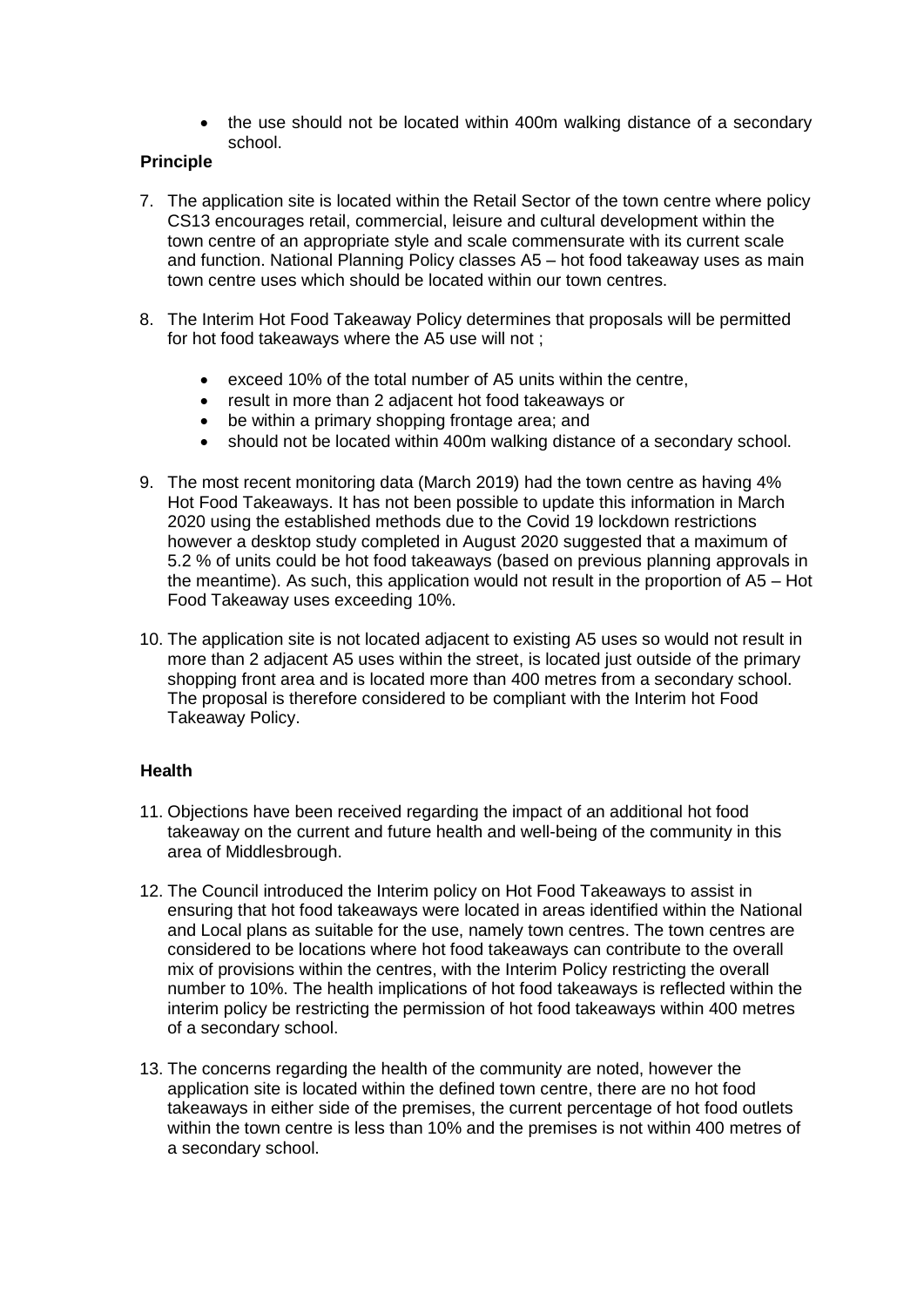14. Taking these factors into account, the proposed A5 use is considered to be in accordance with the Interim Policy on Hot Food Takeaways and is considered not to have an undue impact on the health and well-being of the community.

## **Appearance**

- 15. Policies CS5 and DC1 along with the Middlesbrough Urban Design Guide states that all new development should be of a high quality in terms of layout and contribute to the character of the area.
- 16. The proposal will retain the existing shop front with the only external alteration being the installation of an external flue on the side elevation of the building. The scale of the flue has been kept to a minimum and has been set back from the main front elevation of the building to reduce any impact on the appearance of the building from the main pedestrian area.
- 17. The opening hours of the proposed use will be between 10am and 6pm Monday to Saturday which will ensure an active frontage to the unit.
- 18. The building has historically been extended which has resulted in no external yard area to rear of the property to enable bin store provision off the side access pavement. Currently the bins for the application site and each of the commercial units without a rear yard area are stored within this access pavement area to the south of the building. Since the original submission the plans have been amended to include an internal bin store are within the building itself. This is considered to be an improvement to the overall character and appearance of the pedestrian area to the side of the building.
- 19. Given there will be limited external alterations to the building provided as part of the change of use, the proposal is considered not to have a significant impact on the character of the area and is considered to be in accordance with policies DC1 (b) and CS5 (c).

#### **Impact**

- 20. Core Policy DC1 requires all new development to consider the potential impact on the amenity of the occupants of the adjacent properties both during and after completion of the development.
- 21. The main concern with hot food takeaways relates to the noise impacts and disturbance from the use and potential odour issues. The application site is located within a predominantly commercial area of the town centre with no residential properties within the immediate vicinity. The hours of operation of the unit will be during the daytime between 10am and 6pm with no Sunday or Bank Holiday opening and this will be secured by condition.
- 22. The applicant has submitted details of the external flue to be placed on the side of the current building. The Environmental Protection team have no objections to the proposal subject to a condition that an odour and particulate impact assessment be submitted and installed in accordance with the approved details
- 23. The proposal will remove the existing external bin store on the public footpath with a bin store area proposed within the building itself. The Council's waste officer has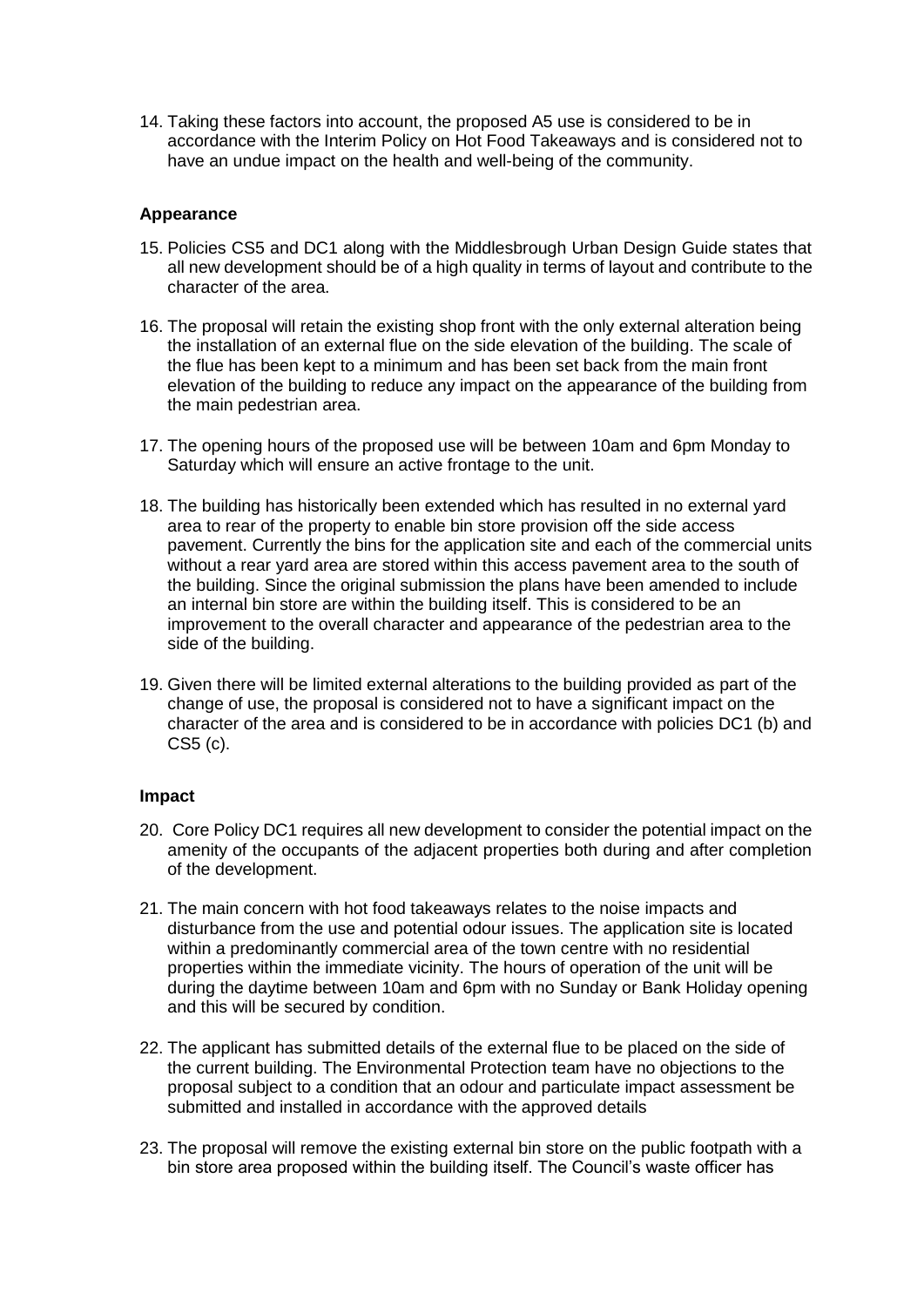commented that the applicant will be responsible for ensuring the waste receptacles are collected but have no concerns with the proposal.

## **Highways**

- 24. The application site is located within a pedestrian area of the town centre within a highly sustainable location within close proximity of the main bus station.
- 25. The existing A1 retain unit operates with no off street parking provision and the default position is that the retail unit could still operate on this basis. The Council's Highway officers have no objections. As such it is considered that the proposal will not have a significant impact on highway safety and accords with the guidance set out in Core Strategy Policy DC1 (d).

## **Conclusion**

- 26. The proposal has been considered against national and local policy. It is considered that the proposed use is acceptable in this area of the Retail Sector of the town centre and will not undermine the vitality and viability of the town centre in accordance with policies CS13, REG20 and the Interim Hot Food Takeaway Policy. It is considered that the alterations to the building to include the installation of the external flue on the side elevation of the building will, due it's design and scale have no significant impact on the character and appearance of the area or the amenity of the neighbouring properties and accord with the guidance in policies DC1 (c) and CS5 (c).
- 27. The conditions on the proposal require a noise and odour assessment which will ensure there are to be no significant impact on the amenity of neighbour premises in terms of noise and odour which accords with policies DC1 (c ).
- 28. The proposed change of use is considered to be acceptable for the site and is in keeping with the relevant policies. It is the Development Control view that the proposal will not have a detrimental impact on the amenity of the occupiers of the surrounding properties and will support the vitality and viability of the area whilst having minimal impact on the visual amenity of the street scene.
- 29. Whilst the comment regarding the potential impact on the health of the community are noted, the proposal is located within the Town Centre which accords with National and Local guidance and accords with the Council's Interim Policy on hot Food Takeaways.

# **RECOMMENDATIONS AND CONDITIONS**

#### **Approve with Conditions**

1. Time Limit

The development to which this permission relates must be begun not later than the expiration of three years beginning with the date on which this permission is granted.

Reason: The time limit condition is imposed in order to comply with the requirements of Section 91 of the Town and Country Planning Act 1990.

2. Approved Plans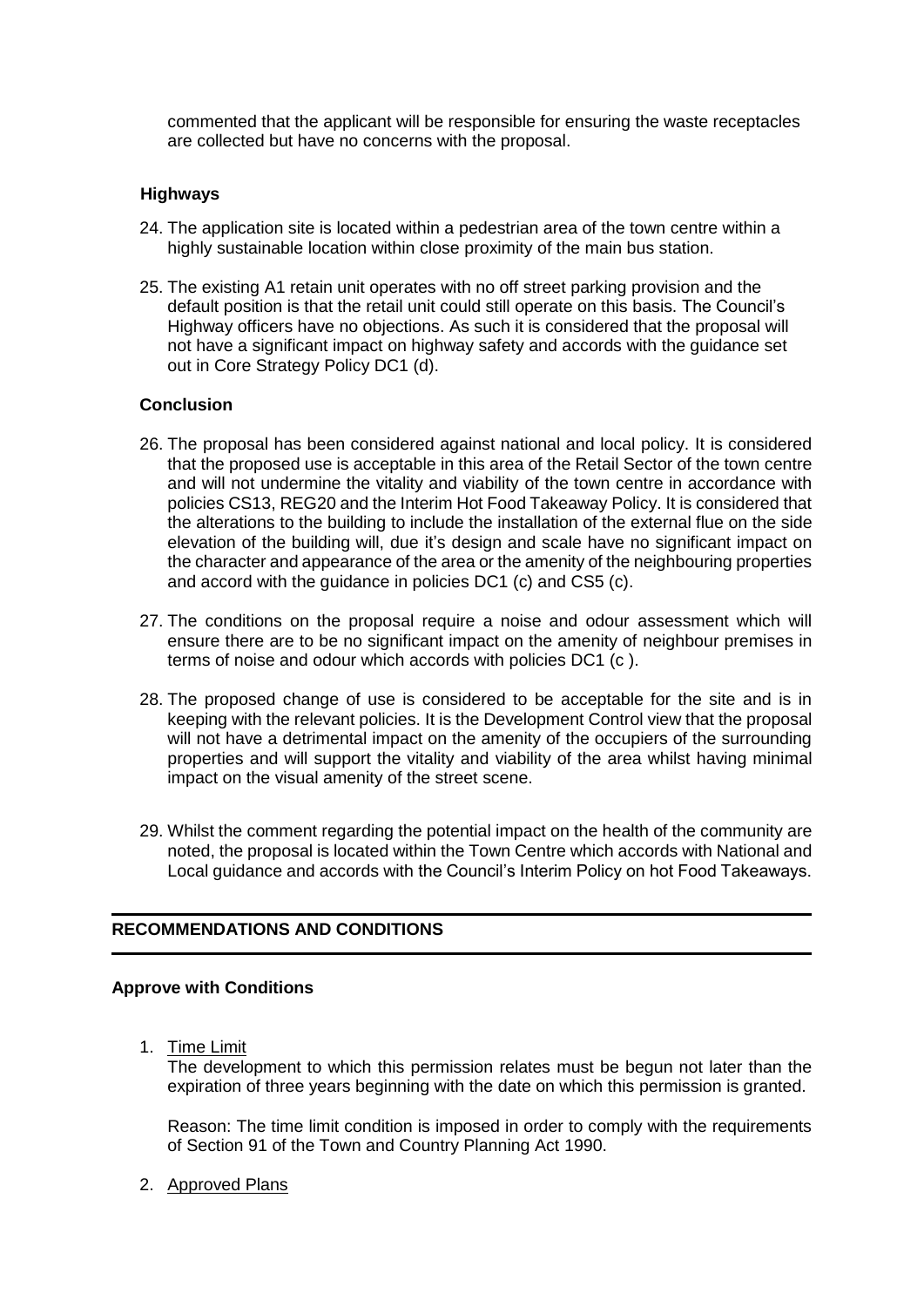The development hereby approved shall be carried out in complete accordance with the following plans :-

- a. Site Location plan drawing dated  $17<sup>th</sup>$  October 2020
- b. Block site plan dated  $17<sup>th</sup>$  October 2020
- c. Block plan showing location of the flue dated  $17<sup>th</sup>$  October 2020
- d. Existing plans / elevation drawing 01 dated  $17<sup>th</sup>$  October 2020
- e. Proposed plans / elevation drawing 02 REV 1 dated 22nd December 2020

Reason: To ensure a satisfactory form of development and for the avoidance of doubt.

3. Odour and Particulate Impact Assessment

An odour and particulate impact assessment shall be provided by a competent and suitably experienced, specialist air quality or odour consultant and approved in writing by the local planning authority before first use of the proposed development. The assessment shall identify the impact of cooking odours and grease released to the air from the premises and detail methods to control them to prevent harm to the amenity. The report shall be carried out in accordance with the EMAQ guidance 'Control of Odour and Noise from Commercial Kitchen Exhaust Systems' 2018 or an alternative appropriate assessment tool agreed in advance with the Local planning Authority. The report should include details of the position of internal ventilation extraction canopies, the position and height of the flue outlet and the type of filtration and or odour control units or other fume treatment to be installed. The systems and filtration and odour control units shall be installed and maintained in accordance with the manufacturer's recommendations including the frequency of replacement filters.

Reason: In the interests of the amenity of the neighbouring premises and to accord with Core Strategy Policy DC1.

# **REASON FOR APPROVAL**

This application is satisfactory in that the change of use from a retail unit to an A5 (sui generis) hot food takeaway use accords with the principles of the National Planning Policy Framework (NPPF) and the local policy requirements (Policy DC1, CS4, CS5, CS13 and REG20 of the Council's Local Development Framework). Where appropriate, the Council has worked with the applicant in a positive and proactive way in line with paragraph 38 of the NPPF (2018).

In particular, the change of use from a retail unit to an A5 (sui generis) hot food takeaway use and external flue to the side elevation of the building will not prejudice the character and function of the area and does not significantly affect the amenity of nearby premises, any landscaping or prevent adequate and safe access to the site. The change of use from an A1 retail unit to an A5 (sui generis) Hot food takeaway unit use will be consistent with the existing commercial uses of this location and it will not be detrimental to any adjoining or surrounding properties. The traffic generated, car parking and noise associated with the change of use will not be of a level likely to result in an unacceptable impact on nearby premises.

The application is therefore considered to be an acceptable form of development, fully in accordance with the relevant policy guidance and there are no material considerations, which would indicate that the development should be refused.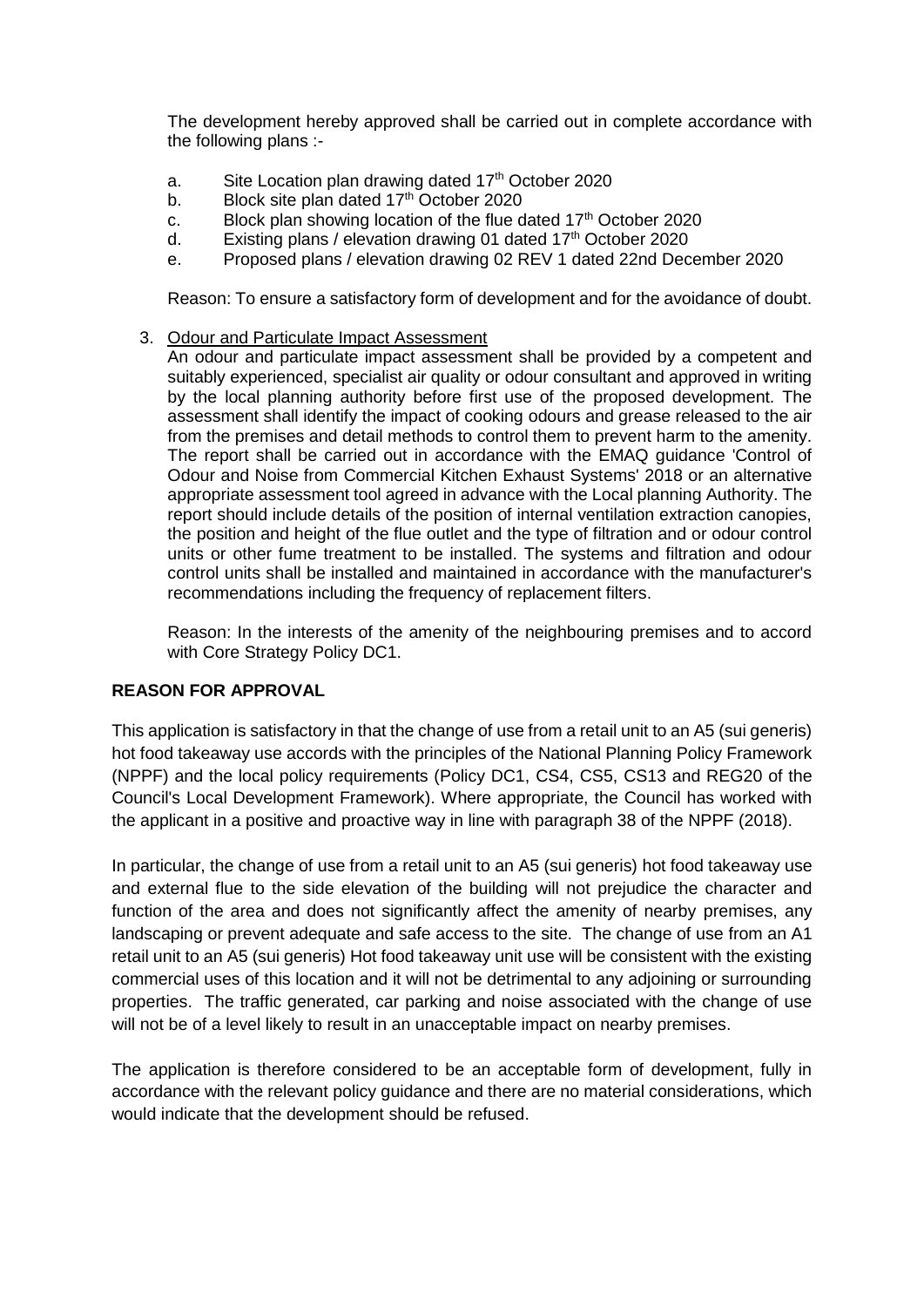# **INFORMATIVES**

## 1. Building materials on highway

The applicant is reminded that building materials shall not be deposited on the highway without the specific consent of the Highway Authority.

## 2. Deliveries to site

It should be ensured that, during construction, deliveries to the site do not obstruct the highway. If deliveries are to be made which may cause an obstruction then early

Case Officer: Debbie Moody

Committee Date: 15 January 2021